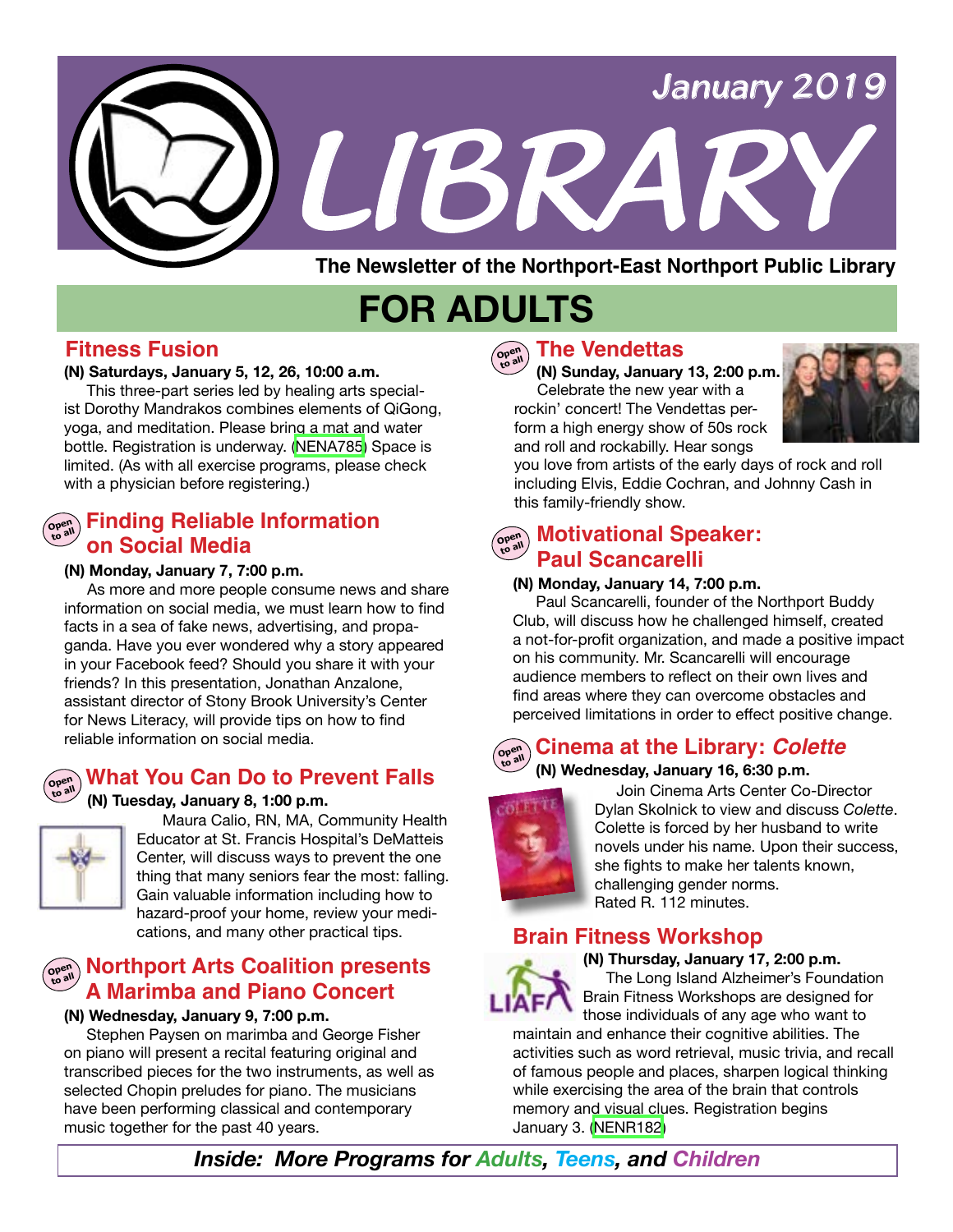

# **FOR ADULTS**

## **Open** Understanding Social Security

## **Computer Classes**

# **FOR ADULTS**

**Hands On**

### **Computer Cleanup and Security**

#### **(EN) Thursday, January 17, 7:00 p.m.**

 In this demonstration class, learn how to clean up and speed up your Windows computer, protect it from viruses and spyware, minimize junk email, and more. For intermediate computer users. Registration is underway. [\(NENC279\)](https://search.livebrary.com/record%3Dg1087103~S85)

#### **Ebooks and Audiobooks Online**

#### **(N) Tuesday, January 29, 7:00 p.m.**

Learn how to download and use ebooks and audiobooks from the Library's website. Demonstrations will include username and password creation, maneuvering the website, finding and downloading the items, and more. Registration is underway. [\(NENC281\)](https://search.livebrary.com/record%3Dg1087108~S85)

## **SeniorNet: Dazzling iPad Apps**

#### **(EN) Tuesday, January 8, 2:00 p.m.**

#### **Open Blood Pressure Check**

There are more than 1.5 million apps for the iPad offered on the Apple App Store. Which ones should you try? Join us for a demonstration of useful and interesting apps that take advantage of the iPad's multimedia capabilities including educational, ebook, and entertainment apps. Registration is underway. ([NENC278](https://search.livebrary.com/record%3Dg1076585~S85))

### **Defensive Driving**

## **AARP Smart Driver Course**

**(EN) Tuesday, January 8 & Thursday, January 10, 7:00-10:00 p.m.** 

Applications are currently available in both library buildings. Fee: \$36

#### **(EN) Saturday, January 26, 9:30 a.m.-4:00 p.m.**

In person registration begins January 5 at the East Northport Library only. [\(NENA789\)](https://search.livebrary.com/record%3Dg1087769~S85) Fee: \$20 for AARP members (\$25 for nonmembers) payable to AARP by check or money order only.

 **Wednesday, January 2, (N) 9:30-10:30 a.m. (EN) 11:00 a.m.-12:00 p.m.**  A nurse from Visiting Nurse Service is available to provide a free blood pressure check.



#### **(N) Tuesday, January 22, 7:00 p.m.**

## **Copen Making the Shift from Overeating to Mindful Eating**

 In 1835, Charles Darwin reached the Galapagos Archipelago, a cluster of islands straddling the equator 600 miles off the west coast of South America. Today, the islands are a mixture of Ecuadorian National Parks, scientific research stations, bustling towns, and a thriving tourist industry. Eco-Photo Explorers offers this exciting program, where travel logistics and diving details will be discussed along with descriptions of the magnificent wildlife found in the Galapagos.

#### **Open to all Galapagos: Darwin's Enchanted Islands**

 Local authors Teresa Reid, Northport Historical Society's collection consultant and exhibit curator, and Robert Hughes, Town of Huntington Historian, will be discussing their 2018 book, *Images of America: Northport.*  Copies of the book will be available for purchase and signing.

**(N) Tuesdays, February 5 & 12, 7:00-10:00 p.m.**

Applications will be available in both library buildings beginning January 15. Fee: \$36

## **All About Craigslist**

#### **(N) Wednesday, January 23, 7:00 p.m.**

 Would you like to buy or sell items on the popular classified advertising website Craigslist.org? This lecture will cover the basics of account creation, checking reliability of sellers and buyers, online safety, and more. Registration is underway. [\(NENC280\)](https://search.livebrary.com/record%3Dg1087104~S85)

#### **"Images of America: Northport" Open to all**

## **Career Workshops**

### **Open to all Ovarian Cancer Awareness (N) Friday, January 18, 10:00 a.m.**



Dr. Anze Urh, specialist in gynecologic oncology and minimally invasive surgery at Northwell Health, will discuss causes, symptoms, and treatment options for ovarian cancer.

#### **(N) Tuesday, January 22, 2:00 p.m.**

Shifting from mindless to mindful eating can lead to serious weight loss and tremendous improvements in your overall health. Learn how to break the autopilot eating cycle with certified health coach and personal trainer Lisa Zimmerman.

> **(EN) Friday, February 1, 7:00 p.m.** Are you ready to become the hero of your own story? Rorie Kelly's music will take you on a journey, getting you in touch with your greatest strengths as well as your shadow. Get ready for a ride



## $\begin{bmatrix} \mathbf{Cov}_{\mathbf{Cov}}^{\mathbf{Cov}} \end{bmatrix}$  Northport Arts Coalition's **Do-ing Music presents Francisco Roldán**

#### **Fireside Friday: Rorie Kelly Open to all**

that will have you singing along, laughing, and broadening your perspective of what is possible in life!

#### **(EN) Wednesdays, February 13 & 20, 1:00-4:00 p.m.**

In person registration begins January 23 at the East Northport Library only. [\(NENA790\)](https://search.livebrary.com/record%3Dg1087770~S85) Fee: \$20 for AARP members (\$25 for nonmembers) payable to AARP by check or money order only.

#### **(EN) Monday, January 14, 6:30 p.m.**

Recruiters from the Department of Homeland Security will explain the process and requirements to become a U.S. Customs & Border Protection Officer. Registration begins December 28. ([NENR180\)](https://search.livebrary.com/record%3Dg1087963~S85)

### **How to Become a U.S. Customs & Border Protection Officer**

#### **(EN) Monday, February 4, 6:30 p.m.**

This seminar provides job seekers with skills for interviewing and negotiating successfully to secure a position you love and to earn a wage that accurately reflects your market value. Topics will include gathering background information, answering and asking interview questions, handling difficult issues and questions, and following up. Registration begins January 14. (NENR181)



## **Interviewing & Negotiating Successfully**

#### **(EN) Wednesday, January 9,**

 **10:00, 10:30, 11:00, or 11:30 a.m.** [\(NENA791](https://search.livebrary.com/record%3Dg1087781~S85)) **(N) Tuesday, January 15,**

#### **9:30, 10:00, 10:30, or 11:00 a.m.** [\(NENA792](https://search.livebrary.com/record%3Dg1087785~S85))

A volunteer from the Health Insurance Information, Counseling, and Assistance Program (HIICAP) will answer questions, one-on-one, about Medicare and supplementary insurance by appointment. Registration begins January 2.

### **Medicare Counseling**

#### **(N) Thursday, January 31, 1:00 p.m.**

Before the movies learned to talk, they learned to sing, and within a few short years of the early talkie revolution, the Hollywood studios cranked out elaborate musicals for a music-mad public. Join film historian Max Alvarez as he shares unforgettable scenes and behind-the-scenes secrets of the great era of Hollywood musicals, the 1930s through the 1950s, in a dazzling multimedia presentation.

## **Open to all All Singing! All Dancing! The Great Age of Hollywood Musicals**

## **Microsoft Office Tips and Tricks**

#### **(N) Wednesday, February 6, 7:00 p.m.**

 Review the most popular Microsoft Office functions in Word, Excel, and PowerPoint in this class. Topics include margin settings, tabs and indents, autocorrect, shortcuts, autofill, sorting, zoom, printing, navigating, quick select, and more. A general knowledge of Office programs is required for this class. Registration is underway. [\(NENC282\)](https://search.livebrary.com/record%3Dg1087109~S85)

**(N) Wednesday, January 30, 7:00 p.m.**



#### **(N) Tuesday, January 29, 2:00 p.m.**

 Melissa-Robyn Levitan from the Town of Huntington Outreach Services will describe the extensive resources available to seniors including the Nutrition Center, Adult Day Care Program, residential repair, transportation, and much more.



 **(N) Thursday, January 17, 7:00 p.m.** For many, Social Security is a large part of your overall retirement plan. Foundation for Personal Financial Education Financial Advisor Craig Ferrantino will explain how Social Security works, how the amount you receive is calculated, and what strategies there are to maximize your benefits. Bring your questions.

#### **(N) Friday, January 25, 7:30 p.m.**

Virtuoso guitarist Francisco Roldán will present



a diverse, rhythmic, and melodious program with music from Spain, Germany, Puerto Rico, Paraguay, and Italy. Included will be selections from the sublime works of Bach, great Spanish music first championed by Andrés

Segovia, elegant Giuliani, and gorgeous Latin flavors of Barrios. The performance will include a special guest appearance.

### **Sailor's Valentine**

#### **(N) Tuesday, February 12, 4:00 p.m.**

 In the 19th century, mariners who visited the Caribbean brought back souvenirs for loved ones called "Sailor's Valentines"—mosaics created with beautiful miniature shells. An educator from The Whaling Museum & Education Center will guide you as you design your own sailor's valentine. Registration begins January 29. [\(NENA793\)](https://search.livebrary.com/record%3Dg1087767~S85)

Coming soon!

Details will be available in the February Library Newsletter.

## **Printable Museum Passes**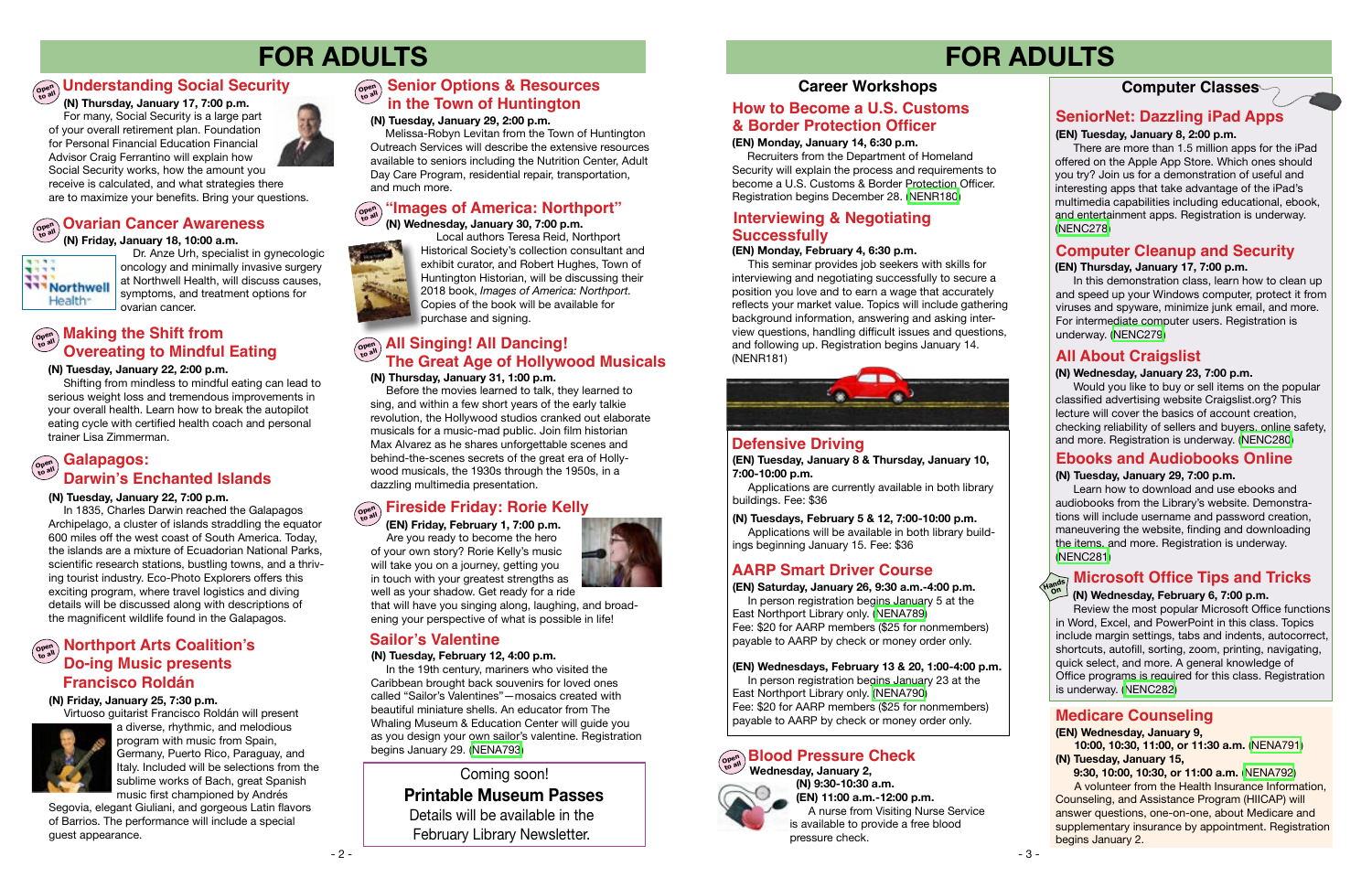# **FOR TEENS**

#### **Registration for the following Teen Programs and Volunteer Opportunities begins January 2.**

**(N) Friday, January 25, 7:00-8:30 p.m.**

 Come join our monthly Friday night teen program where we try different snacks and beverages from around the world. This month we will explore the culinary treats of Greece.

[\(NENY419\)](https://search.livebrary.com/record%3Dg1087141~S85)

## **Snack Around the World: Greece**





╱┱

#### *Operation Finale* **Fridays, (N) January 18 and (EN) January 25, 2:00 p.m.**

A team of secret agents sets out to track down the Nazi officer who masterminded the Holocaust. Rated PG-13. 123 minutes.

## **Friday Movies**



*Crazy Rich Asians* **Fridays, (N) January 4 and (EN) January 11, 2:00 p.m.** 

This contemporary romantic comedy, based on a global bestseller, follows native New Yorker Rachel Chu to Singapore to meet her boyfriend's family. Rated PG-13. 120 minutes.



*Closed captioning will be displayed.*

# **Everyday Spanish Canguage**

# **FOR ADULTS**

**(N) Thursday, January 3, 7:00 p.m.** Our nonfiction group will discuss *Indelible Ink: The Trials of John Peter Zenger* 

*and the Birth of America's Free Press* by Richard Kluger.



**Truth Be Told** *Northport Library Circulation Desk. Copies of the discussion books are available at the* 

**(N) Monday, January 28, 7:00 p.m.** The group will discuss *A Gentleman in* 

*Moscow* by Amor Towles.



## **AARP** Free State and Federal **Income Tax Preparation**

**(N) Thursday, January 10, 2:00 p.m.** The group will discuss *The Great Alone* by Kristin Hannah.

## **Truth Be Told**

## **Novel Ideas**

## **Page Turners**

**(N) Thursday, January 10, 7:00-8:00 p.m.**

 Join us and help create Birthday in a Bag kits for local children in need. ([NENY422\)](https://search.livebrary.com/record%3Dg1087166~S85)

**(N) Thursday, January 17, 6:45-8:00 p.m.**

## **Teen Advisory Board: Birthday in a Bag**

 Earn volunteer credit as you help children learn how to play chess. A basic knowledge of the game is required. [\(NENY424\)](https://search.livebrary.com/record%3Dg1087178~S85)

## **Chess Club Volunteers**

#### **Teen Volunteer Opportunities**

*Open to students in grades 7-12.* You may choose one volunteer opportunity in addition to Teen Advisory Board, Newbery Club, and Pom-Pom Coaster Volunteers.

**in**

#### *Open to students in grades 8-12* **Teen Writers Workshop**



**(N) Friday, January 11, 7:30-8:45 p.m.** Do you love to write? Join fellow writers to discuss your ideas and get feedback on your work. New members are welcome. ([NENY415](https://search.livebrary.com/record%3Dg1087063~S85))

#### **(N) Wednesday, January 30, 7:00-8:00 p.m.**

 Our philosophy club is a great opportunity for teens to delve into life's big questions in an enthusiastic atmosphere of free thinking, energetic exchange, and unique perspectives. Food for thought (refreshments) will be served. ([NENY420](https://search.livebrary.com/record%3Dg1087171~S85))

## **Socrates Café**

**(EN) Monday, January 7, 3:45-5:00 p.m.** Volunteers will assist children in grades 1-5 with LEGO projects. [\(NENY421\)](https://search.livebrary.com/record%3Dg1087162~S85)

## **LEGO Volunteers**

- *Students in grades 10-12*
- **(N) Thursdays, January 24, 31, February 7, 28, 6:15-8:45 p.m. Registration begins January 3.**
- *(March 7 will be held as a makeup day if a class needs to be cancelled due to inclement weather)*
- 
- 

Students can prepare for the SAT exams with teachers Jason Bernstein and Jay Berger. A non-refundable check for \$114 payable to the Northport-East Northport Public Library must be paid within 3 days of registration. Payment includes the workbook for the SAT exam. **Your registration is not complete until payment is received.** [\(NENY427](https://search.livebrary.com/record%3Dg1087211~S85))



 $-5 -$ 

## **SAT Preparation Workshop**

**(EN) Tuesdays, January 8, 15, 22, 29, February 5, 12, 19, 26, 4:00 p.m.**

This Spanish conversation course will focus on mastering key vocabulary words to help you start conversing in Spanish immediately. Great for both beginning and intermediate Spanish language learners. Registration begins December 26. [\(NENR178\)](https://search.livebrary.com/record%3Dg1087126~S85)

**Learning**

#### **(EN) Wednesdays, January 9, 23, 30, February 6, 13, 7:00 p.m.**

Develop your English vocabulary, grammar, reading, and pronunciation with this friendly conversation group. Registration is preferred, but drop-ins are welcome. Registration begins January 2. ([NENR162](https://search.livebrary.com/record%3Dg1087760~S85))

## **Dynamic English**

#### **(EN) Thursdays, January 10, 17, 24, 31, February 7, 14, 2:30 p.m.**

## **drop Pom-Pom Coaster Volunteers**

### $\hat{\mathbb{F}}$  (EN) Saturday, January 26, 1:00-3:00 p.m.

Picking up from last fall's program, we will continue to follow Raquel Rodriguez's search for Rosario, Don Fernando's long lost love. This Spanish soap opera immerses you in an entertaining story while viewing everyday situations with native speakers. It also introduces the cultures, accents, and dialects of Mexico, Spain, Argentina, and Puerto Rico. Registration begins December 26. ([NENR179\)](https://search.livebrary.com/record%3Dg1087122~S85)

## **Destinos Telenovela**

### **(EN) Mondays, January 14, 28, 7:00 p.m.**

Looking to practice and improve your English language skills? Join in a fun-filled evening playing games and making new friends. Registration is preferred, but drop-ins are welcome. Registration begins January 2. ([NENR165](https://search.livebrary.com/record%3Dg1087964~S85))

## **Let's Play: ESL Game Night**

### **(N) Friday, January 11, 7:00-8:30 p.m.**

 If you love Nintendo, you will not want to miss this monthly meet-up. We will discuss Nintendo games new and old, make fun gamer crafts, and participate in gaming competitions for prizes! This month we will celebrate Pokémon. [\(NENY414](https://search.livebrary.com/record%3Dg1087055~S85))

## **Celebrating Pokémon! Nintendo Night:**



### **(N) Wednesday, January 16,**

 **5:30, 6:00, 6:30, or 7:00 p.m.** ([NENY416\)](https://search.livebrary.com/record%3Dg1087120~S85) **(N) Wednesday, January 23,**

 **5:30, 6:00, 6:30, or 7:00 p.m.** ([NENY417](https://search.livebrary.com/record%3Dg1087136~S85))

 Take a break and play the new Nintendo Switch game "Legend of Zelda: Breath of the Wild."

## **Wednesday Night Gaming— Legend of Zelda: Breath of the Wild**

### **(N) Saturday, January 19, 2:00-3:30 p.m.**

 Celebrate the release of the new Nintendo Super Smash Bros. game in this fun, multiplayer competition. Prizes will be awarded to the top players. [\(NENY418\)](https://search.livebrary.com/record%3Dg1087114~S85)

## **Super Smash Bros. Ultimate**

**(N) Tuesday, January 15, 7:00-8:00 p.m.**

 Members of the Newbery Club have been busy reading books published in 2018. Join us for our 13th Annual Mock Newbery. The ballot of books under consideration is available on the Newbery Club webpage at **www.nenpl.org**. Come to the election prepared to defend your favorite books or just hear about great new books. Teens in grades 7-12 will earn one hour of volunteer credit for attending. [\(NENY423\)](https://search.livebrary.com/record%3Dg1087176~S85)

 Drop in and make pom-pom coasters and mug cozies that we will donate to Atria Senior Living, or you may take them home for someone you love. Earn one hour of volunteer time.

**(EN) Saturday, February 2, 10:45 a.m.-12:15 p.m.** Assist children and their families as they create imaginative structures with assorted building materials. [\(NENY426](https://search.livebrary.com/record%3Dg1087225~S85))

## **Family Build It Volunteers**

**Registration for all February appointments begins January 15:**

**(EN) Thursdays, February 7, 14, 21, 28,**

 **9:00, 10:00, 11:00 a.m., or 12:00 p.m.** ([NENA787](https://search.livebrary.com/record%3Dg1087797~S85)) **(N) Fridays, February 8, 15, 22, 9:00, 10:00, 11:00 a.m., or 12:00 p.m.** ([NENA788](https://search.livebrary.com/record%3Dg1087828~S85))

## **Newbery Club: Mock Election Volunteers**

AARP Tax-Aide is a free tax counseling and preparation service helping low and middle-income taxpayers, with special attention to those ages 60 and older. This service is administered by the AARP Foundation in cooperation with the IRS. Electronic filing (e-Filing) is included.

 Please bring your current tax records and copies of your last filed federal and state tax returns, a photo ID, and a Social Security Card or another form of Social Security verification. If filing jointly, both must be present.

 To expedite the preparation process, please pick up an **Intake/Interview Form (#13614-C)** at the Reference Desk prior to your appointment. (AARP Tax-Aide volunteers cannot prepare returns that include rental property, military income, alternative minimum tax, or those with many stock transactions.)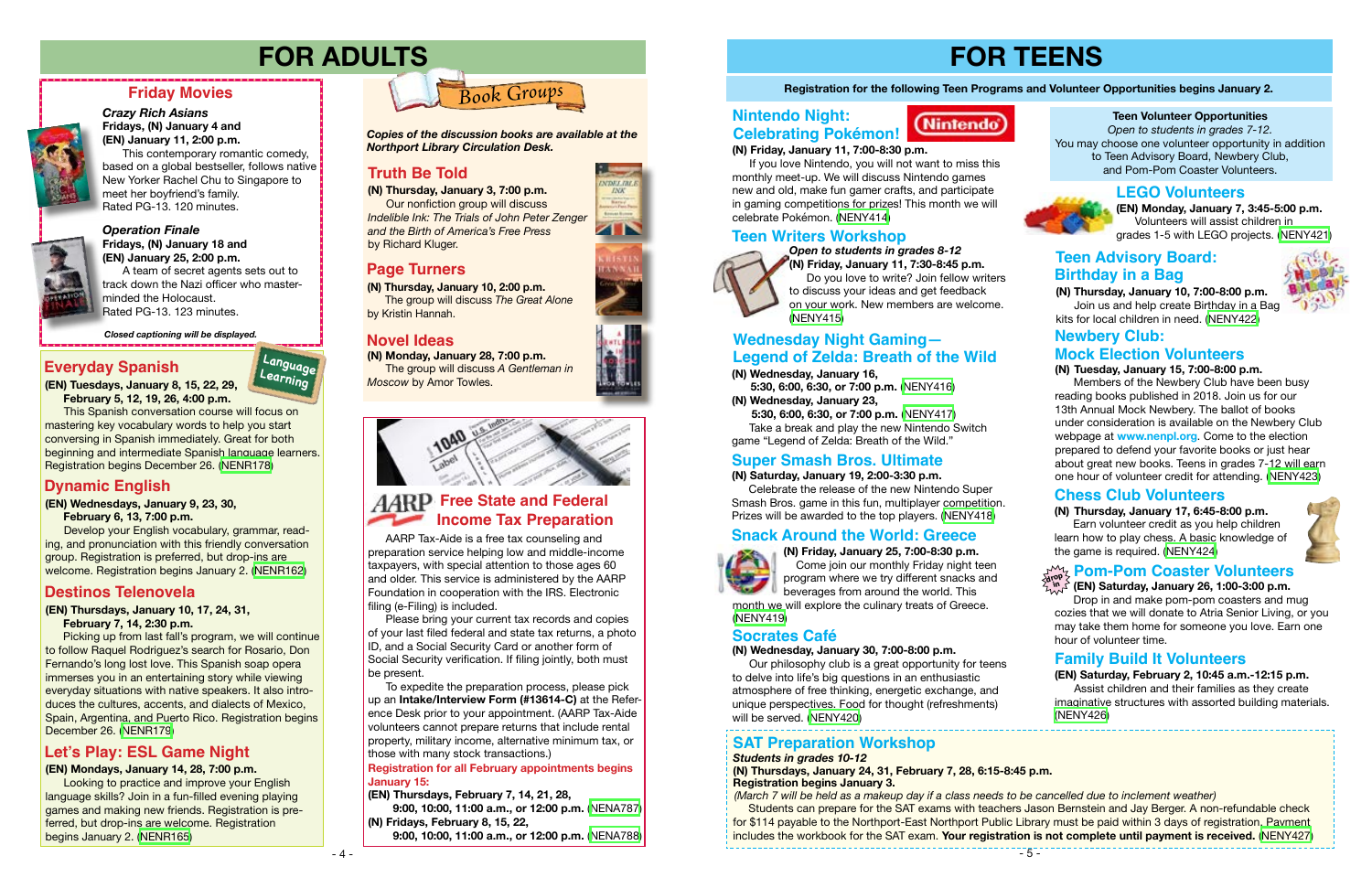



# **FOR CHILDREN**

# **FOR CHILDREN**

- **(N) Tuesday, January 15, 7:00 p.m.**
- *Children in grades 4 and up*
	- **Members of the Newbery Club have**
	- been busy reading books published in
	- 2018. Join us for our 13th Annual Mock
	- Newbery Election. The ballot of books
	- under consideration is available on the Newbery Club
- web page at **www.nenpl.org.** Come to the election  $\bullet$  prepared to defend your favorite books or just to hear  $\bullet$
- about great new books. (60 min.)
- 

#### **drop in Newbery Club: Mock Election**

Use the Library's LEGOs to design your own creation or have fun building with friends. All finished projects will go on display in the Children's Room. (45 min.)

 **(EN) Monday, January 7, 4:00 p.m.**  *Children in grades 1-5*



#### **Anything Goes LEGOs drop in**

**(N) Tuesdays, January 22, 29, February 5, 10:00 a.m.**  *Children 2-5 years with adult; siblings welcome*

 You and your child will enjoy fun and educational activities designed to encourage early reading, math, and social readiness skills, and also create a craft. (60 min.) ([NENJ594\)](https://search.livebrary.com/record%3Dg1086982~S85)

## **Sing and Play**

### **(EN) Mondays, January 28, February 4, 11,**

**10:00 a.m.** [\(NENJ596\)](https://search.livebrary.com/record%3Dg1086954~S85) **or 11:00 a.m.** [\(NENJ597\)](https://search.livebrary.com/record%3Dg1086955~S85) *Children 1-3 years with adult; siblings welcome*

 Sing songs and rhymes while using scarves, bells, balls, and hoops that engage children in musical and physical activity to reinforce early literacy skills and foster a love of language. (30 min.)

#### **Programs for families**

**Registration for the following Road to Reading series programs begins January 3. (***One series program per child please***)** 

#### **Time for Tots**

## **Independent program**

#### **(EN) Tuesdays, January 22, 29, February 5, 12, 1:00 p.m.**

*Children 4-5 years; independent*

Children listen to stories, sing songs and rhymes, and participate in hands-on activities that increase vocabulary and letter knowledge. (40 min.) [\(NENJ598\)](https://search.livebrary.com/record%3Dg1086950~S85)

**Preschool Storytime**

**(EN) Wednesdays, January 16, 23, 30, February 6, 13, 10:00 a.m.** *Children birth-3 years with mother;*

*siblings welcome*

This is a weekly discussion for moms and their children. Led by a trained facilitator, this program will introduce various topics and activities that celebrate and explore motherhood while your children play with toys beside you. (90 min.) Due to the unique nature of this program, we will not be able to accommodate drop-ins. Registration begins January 3. [\(NENJ599\)](https://search.livebrary.com/record%3Dg1086953~S85)

## **Moms' Group**

 **(EN) Tuesday, January 8, 7:00 p.m.** *Children birth-5 years with adult; siblings welcome*

 Get your body moving in this evening family storytime. Enjoy action rhymes and songs as well as stories! (30 min.)

## **Babies Boogie**

**(EN) Monday, January 14, 10:00 a.m.**

*Children 6-23 months with adult; siblings welcome* Your little musician will be singing and moving to songs from around the world and keeping the beat with props and musical instruments. (45 min.)

Dogs are great listeners and provide a calming environment for kids to read aloud. Fetch a good book and sign up for a 15-minute reading session with a certified therapy dog. Registration begins January 3. [\(NENJ611\)](https://search.livebrary.com/record%3Dg1086986~S85)

Registration begins January 3. [\(NENJ604\)](https://search.livebrary.com/record%3Dg1086957~S85)

 **(N & EN) Fridays, January 18, 25, 10:00 a.m.** *Children birth-5 years with adult*; *siblings welcome* 

 Stop by for this drop-in storytime. We will read stories, sing songs, share rhymes and fingerplays, and have fun in this interactive program. (30 min.)

#### **Pajama Storytime drop in**

## **drop in Books a Poppin'**

## **Baby Signing Time**

#### **(N) Thursdays, January 24, 31, February 7, 10:00 a.m.**

*Children birth-23 months with adult; siblings welcome*

 Learn some basic signs with your baby using stories and songs, and enhance their communication with you before their language skills develop. (45 min.) ([NENJ595](https://search.livebrary.com/record%3Dg1086981~S85))

 **(N) Wednesday, January 16, 10:00 a.m.**

*Children 1-4 years with adult; siblings welcome* Playing with blocks helps children develop



problem-solving skills, sharpens creativity and cooperation, and lets their imaginations run wild. Come have fun constructing with our unique variety of building materials. (45 min.)



#### **drop in Block Party!**

#### **(EN) Wednesday, January 9, 4:00 p.m.**

*Children 4 years and up with adult; siblings welcome*



#### **Meet Your Local Police Officers drop in**

 Celebrate National Law Enforcement Day with Suffolk County Police Officers. They will be in full uniform to talk about their duties and show children some of the equipment they use in their jobs. (45 min.)

#### **drop in Calm, Cool, and Connected**

### **(N) Friday, January 11, 4:00 p.m.**

*Children in grades 3-5*

 Children will enjoy learning simple mindfulness and relaxation techniques. Stress-reducing exercises help kids focus, develop better study habits, prevent boredom, and build self-esteem. (45 min.)

## **Toddlers Tango**

**(EN) Monday, January 14, 11:00 a.m.**

*Children 2-4 years with adult; siblings welcome*

 Clap your hands and stomp your feet in this highenergy music and movement program. (45 min.) Registration begins January 3. [\(NENJ605\)](https://search.livebrary.com/record%3Dg1086958~S85)

#### **Chess Club drop**

 **(N) Thursday, January 17, 7:00 p.m.** *Children in grades 2-6* **in**

 Chess teaches children foresight, helps to expand self-confidence, and sharpens their ability to focus. All skill levels are welcome, but a basic knowledge of the game is required. (45 min.)

## **Design a Bookmark Contest:**

 Children in grades K-5 are invited to submit their original designs for our Annual Design a Bookmark Contest. Entry guidelines and forms are available in the Children's Room. Twelve winning designs will be selected to decorate monthly bookmarks for the upcoming year. The deadline for entries is February 4. Winners will be announced in the April newsletter.

 All participants are invited to a reception on Tuesday, March 5 at 7:00 p.m. to celebrate their creativity and enjoy a drawing workshop with a visiting art teacher.



## **Books that Talk!**

**Vox Books** 

#### **January 2 - February 4**

## **Paws to Read**

 **(N) Friday, January 18, 6:30, 6:45, 7:00, or 7:15 p.m.** *Children in grades 1-5*



## **Rhyme Race 500 Breakout**

#### **(N) Wednesday, January 23, 4:00 p.m.** *Children in grades K-2*

 Children will work together to solve a series of interconnected puzzles in this fast-paced game where they have to unlock the box, retrieve the keys, and win the race! (45 min.) Registration begins January 3. [\(NENJ612\)](https://search.livebrary.com/record%3Dg1086987~S85)

## **Chinese New Year Celebration**

**(EN) Tuesday, February 5, 4:00 p.m.** *Children in grades 1-5*

 Ring in the Year of the Pig with an educator from the Cold Spring Harbor Whaling & Education Center. Make a traditional Chinese lantern and kite, and learn how to write Chinese calligraphy characters. (45 min.) Registration begins January 15. [\(NENJ613\)](https://search.livebrary.com/record%3Dg1086959~S85)

 VOX Books are the world's first audio books that live in print books. The permanently attached VOX reader transforms ordinary picture books into an all-inone read-along. There is no need for computers, tablets, or CDs. Children simply push a button to listen and read. Kids will love this new way to experience picture books! Check one out today.